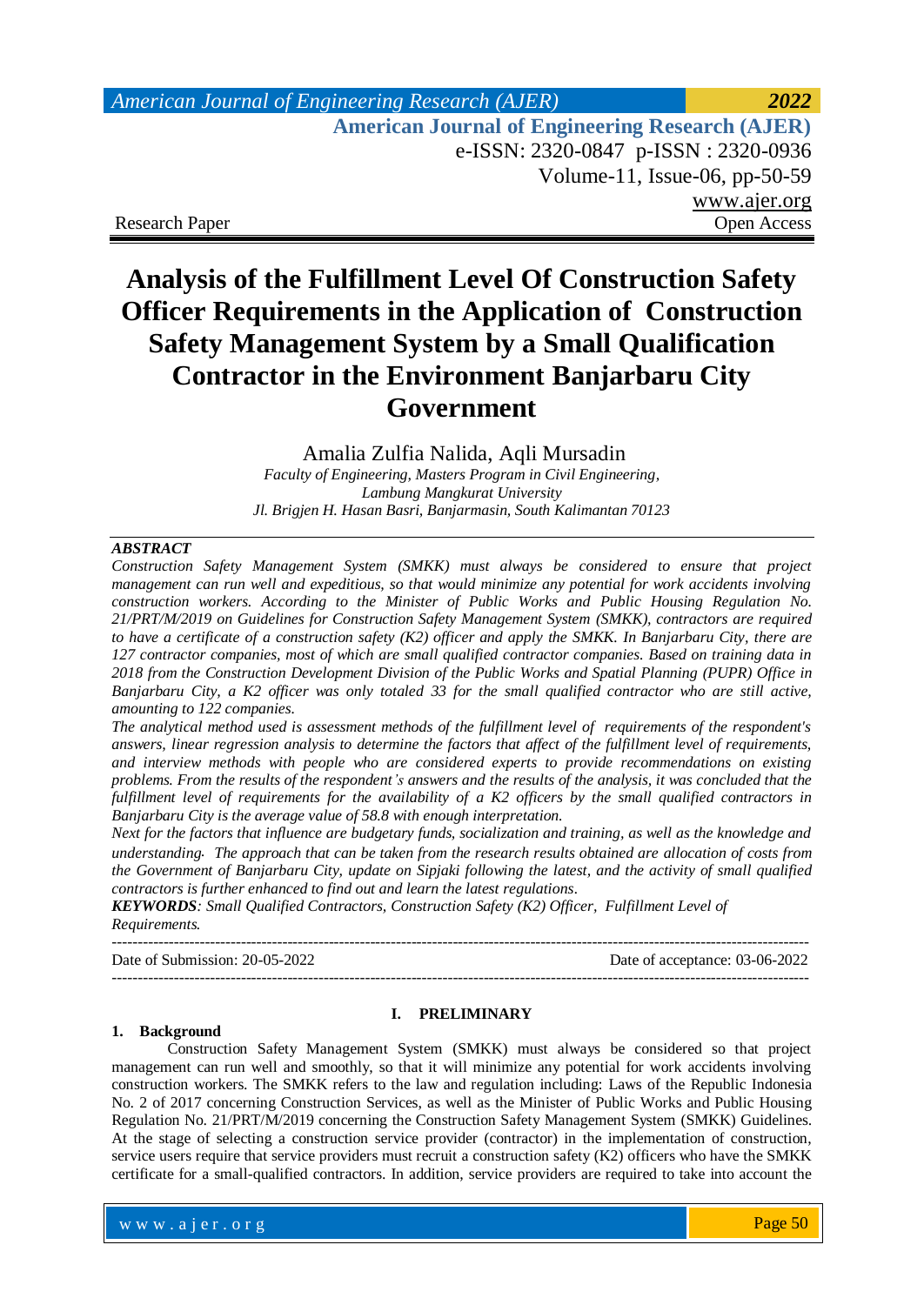cost of implementing the SMKK and attach the Construction Safety Plan (RKK) to the bidding document. With the presence of a K2 officers, they can ensure that the implementation of SMKK has been carried out in accordance with the RKK contained in the Contract Documents.

It is known that there are 127 contractor companies domiciled in Banjarbaru City, which is most of them are small qualified contractors. Based on training data in 2018 from the Construction Development Division of the Public Works and Spatial Planning (PUPR) Office in Banjarbaru City, there were only 33 certified of a K2 officers for all small qualified contractors who were still active and domiciled in Banjarbaru City, which is totaling 122 companies. Therefore, in preparing for the implementation of the latest regulations based Laws of the Republic Indonesia No. 2 of 2017 and the Minister of Public Works and Public Housing Regulation No. 21/PRT/M/2019, it is necessary to know the fulfillment level of requirements for the availability of certified K2 officers by small qualified contractors and the factors that affect the level of fulfillment of these requirements.

#### **2. The Problem's Formulation**

1) What is the fulfillment level of requirements for the availability of a K2 officers by small qualified contractors?

2) How is the level of influence of factors such as budget funds, socialization and guidance, knowledge and understanding, and human resources (HR) on the level of fulfillment of requirements for the availability of a K2 officers according to the Minister of Public Works and Public Housing Regulation No. 21/PRT/M/2019?

3) What kind of approach needs to be taken regarding the influencing factors on the fulfillment of requirements for the availability of a K2 officers?

#### **3. Objectives of the Study**

1) Determine the fulfillment level of requirements for the availability of a K2 officers by small qualified contractors.

2) Determine the influence level of factors such as budget funds, socialization and guidance, knowledge and understanding, and human resources on the fulfillment level of requirements for the availability of a K2 officers according to the Minister of Public Works and Public Housing Regulation No. 21/PRT/M/2019.

3) Provide recommendations for solving problems regarding the fulfillment of the requirements for the availability of a K2 officers obtained from this research.

#### **4. Research Restrictions**

1) The location of the research was carried out at the PUPR Office in Banjarbaru City.

2) Research respondents are small qualified contractors who are still active and domiciled in Banjarbaru City. In addition, respondents are involved in the Construction Development Division of the PUPR Office, which is the task and function of implementing socialization activities and technical guidance for contractors to obtain a K2 officer services.

#### **5. Research's Advantages**

1) Provide information about awareness in an effort to increase compliance in accordance with the provisions of the legislation that need to be carried out by small qualified contractors at the PUPR Office of Banjarbaru City.

2) By fulfilling the latest requirements, small qualified contractors can still participate in the construction and can still compete with contractors from outside Banjarbaru City.

3) Information can be obtained in supporting the improvement of the quality of human resources, especially a K2 officers by small qualified contractors domiciled in Banjarbaru City in order to meet the standard provisions regarding security, safety, health and sustainability, as well as to realize a strong, reliable, highly competitive and profitable business structure, and the results of quality construction services in accordance with the objectives of the implementation of construction services.

#### **II. REVIEW OF LITERATURE**

#### **1) Legal Basis for the Construction Safety Management System (SMKK) and a Construction Safety (K2) Officer**

#### 1. Laws of the Republic Indonesia No. 2 of 2017 Concerning Construction Services

Article 3 (b) describes the embodiment of order in the implementation of construction services that guarantees equality of position between service users and service providers in carrying out their rights and obligations, as well as increasing compliance in accordance with the provisions of laws and regulations.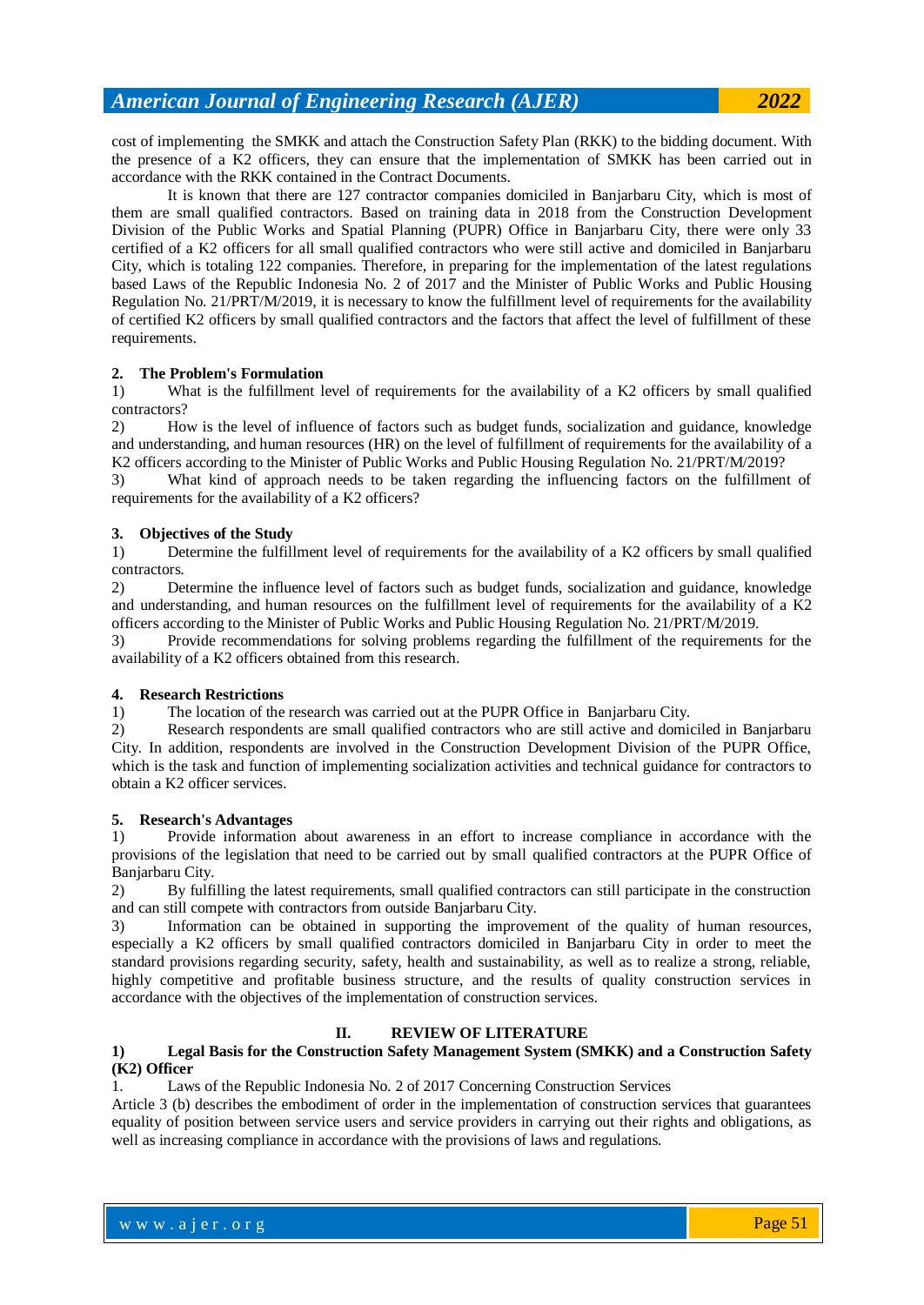In Chapter VI regarding security, safety, health, and construction sustainability, according to Article 59 (1), it is explained that the fulfillment of security, safety, health, and sustainability standards in the implementation of construction services must be fulfilled by service users and service providers.

2. The Minister of Public Works and Public Housing Regulation No. 21/PRT/M/2019 Concerning the Construction Safety Management System (SMKK) Guidelines

According to the attachment of the Minister of Public Works and Public Housing Regulation No. 21/PRT/M/2019 regarding the duties, responsibilities and authorities of construction service providers:

a. Has the right to request an explanation from UKPBJ regarding the RKK including the conditions and risks of construction safety that may occur during the job description meeting (aanwizjing) or before the deadline for submitting bids.

b. Submitting the RKK bid as an attachment to the bid document;

c. If determined as the winner of the tender then:

Submitting the RKK which contains all activities in the work to be carried out at the preparation meeting for the implementation of the Construction Work, also called the Preconstruction Meeting (PCM);

Assign a Construction K3 expert for every job that has a large and medium construction safety risk or a K<sub>2</sub> officer for a job with a small construction safety risk.

#### **2. Legal Basis for Construction Services Guidance**

1) Laws of the Republic Indonesia No. 2 of 2017 Concerning Construction Services

According to Chapter VIII Article 76 (3) and (4) regarding the implementation of coaching, namely:

a. Guidance which is the responsibility of the Regional Government is carried out by the governor and/or mayor/regent.

b. Development of construction services by the Regional Government in districts/cities is implemented through:

Implementation of Construction Services policies that have an impact only in the district/city area;

- Monitoring and evaluation of the implementation of the national construction service policy in the district or city area.

2) Government Regulation No. 22 of 2020 concerning Implementing Regulations from Laws of the Republic Indonesia No. 2 of 2017 Concerning Construction Services

Article 1 explains that the construction of construction services is a business, action, and activity carried out in the context of creating a conducive environment for the development of construction services to achieve the objectives of providing construction services.

Article 84 (1) explains that safety standards are building reliability based on design standards set in accordance with statutory regulations that must be applied during the construction work implementation stage. Safety and health standards are standards to guarantee and protect occupational safety and health which are determined in accordance with the provisions of laws and regulations. Sustainability standards are standards used to ensure sustainability in economic aspects, aspects of local environmental management and environmental management, and social aspects.

3) The Minister of Public Works and Public Housing Regulation No. 21/PRT/M/2019 Concerning the Construction Safety Management System (SMKK) Guidelines

Article 24 (3) explains that in order to become a K2 officer, one must follow the technical guidance of the SMKK to obtain a competency certificate or training for a K2 officers.

4) Mayor of Banjarbaru Regulation No. 49 of 2016 concerning Position, Organizational Structure, Main Duties and Functions and Work Procedures of the Banjarbaru City Public Works and Spatial Planning Service

According to article 11 (1), it explains that the Construction Development Division led by a Head of the Construction Development Division has the main task, namely carrying out guidance, supervision, control and implementation of construction development activities in accordance with statutory regulations.

5) Decree of the Mayor of Banjarbaru No.188.45/64/KUM/2020 Concerning the Construction Services Development Team and the Secretariat of the Construction Services Development Team

In the third stipulation, the tasks of the Secretariat of the Construction Services Development Team (Construction Services Development Sector), are described as follows:

a. Develop a construction service development activity plan.

b. Implement the management of the Construction Services Information System (SIPJAKI) application, namely publishing 7 (seven) information services of construction service in the Banjarbaru City level.

c. Carry out affairs such as correspondence, training archives, technical guidance and counseling on construction services.

d. Provide information services on construction services.

6) Duties and Responsibilities of a K2 Officers

a. Carry out construction safety induction.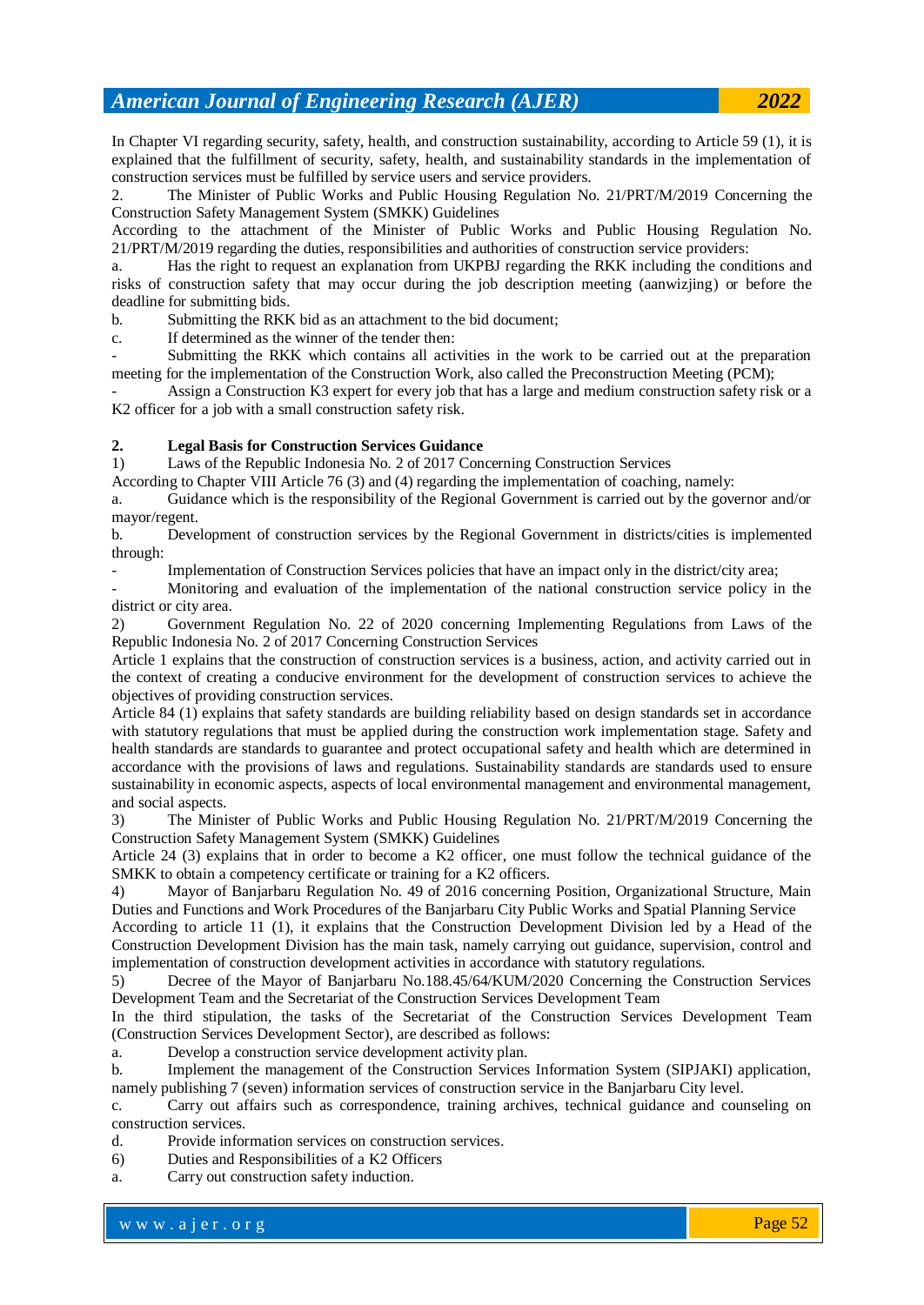- b. Communicating and consulting construction safety in the workplace.
- c. Carry out construction safety supervision in the workplace.

d. Report events that occur, either in the form of incidents or accidents to the Manager or Construction Safety Coordinator.

- 7) Factors and Constraints in the Implementation of Construction Safety Management System (SMKK)
- a. Macro Factors, namely
- Budget funds from the Government;
- Socialization and Guidance.
- b. Micro Factors, namely
- Knowledge and Understanding of minor qualification contractors to the latest laws and regulations;
- HR of small qualified contractors.
- 8) Theory framework
- a. Eligibility Rate

Level according to the Big Indonesian Dictionary (KBBI) is a rank, degree, level. While filling to the brim is called fulfillment. According to the KBBI, fulfillment is the process, method, act of fulfilling or sufficient. Meanwhile, according to the KBBI, requirements are things that become provisions. So, it can be concluded that the fulfillment level of requirements is the level or level of the process of fulfilling or fulfilling the things that are provisions.

b. Budget

According to Mardiasmo (2009), the budget is a statement regarding the estimated performance to be obtained during a certain period of time expressed in units of money, while budgeting is a method or process for preparing a budget for a certain period of time. Fattah (2002) further explains that the budget is an operational plan that is stated quantitatively in the form of financial units that are used as a guide in carrying out agency activities within a certain period of time. Thus the preparation of the budget can be interpreted as an agreement or negotiation to determine the amount of cost allocation in an agency.

- c. Socialization and Guidance
- **Socialization**

Socialization is the process of learning norms, values, roles, and all other requirements necessary to enable effective participation in social life (Mac Iver, et al. 1961). A person can understand and carry out his obligations, as well as obtain rights based on other requirements by going through the socialization process. The main purpose of the socialization is so that policies and regulations are known and understood.

**Guidance** 

According to Mangunhardjana (1986), guidance is a method of learning by learning things that are not yet possessed with the aim of helping people who live, to justify and improve existing knowledge and skills, and acquire new knowledge and skills to achieve life and work goals. which is done better. Thus, guidance has the aim of maintaining by way of direction or orientation and assistance to the object so that what is expected is achieved.

- d. Knowledge and Understanding
- Knowledge

Knowledge or knowledge is the result of human sensing or the result of knowing someone about an object through their five senses. The five human senses for sensing objects are sight, hearing, smell, taste and touch. At the time of sensing to produce that knowledge, it is influenced by the sharpness of attention and perception of the object. Most of a person's knowledge is obtained through the sense of hearing and the sense of sight (Notoatmodjo, 2014).

- Understanding

Arikunto (2013) explains that understanding (comprehension) is how one maintains, distinguishes, estimates (estimates), explains, develops, concludes, generalizes, gives examples, rewrites, and estimates. Meanwhile, the notion of understanding according to In other words, understanding is knowing about something and being able to see it from various angles. Comprehension is a higher level of thinking ability than memory and memorization.

#### e. Human Resources (HR)

HR is the only resource that has reason, feeling, will, skills and expertise, knowledge, encouragement, power, and work (ratio, taste, and intention). All potential HR affect the company's or organization's efforts to achieve goals. No matter how advanced technology, the development of information, the availability of capital and sufficient materials, without human resources it is difficult for a company or organization to achieve its goals (Sutrisno, 2009).

HR is needed to be managed properly so that it is effective and the company's efficiency is increasing. HR is a scheme of various formal systems in an organization with the aim of ensuring the effective and efficient use of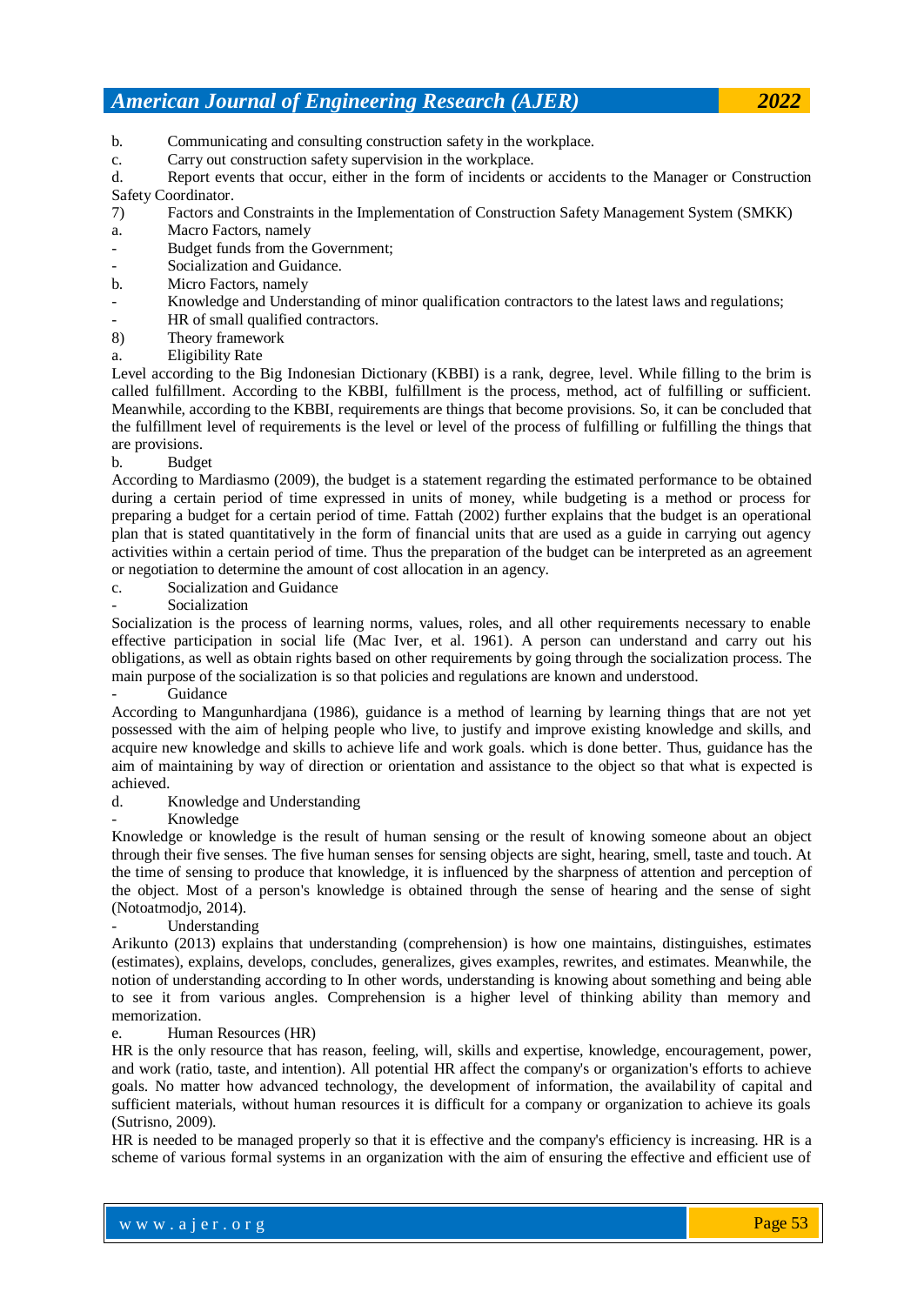human expertise in order to achieve organizational or company goals in accordance with expectations (Mathis, et al. 2006).

#### **III. RESEARCH METHODOLOGY**

#### **1. Research Design**

This research design is used to determine the factors that influence small qualified contractors in meeting the requirements for the availability of a K2 officers in the implementation of construction based on Laws of the Republic Indonesia No. 2 of 2017 and the Minister of Public Works and Public Housing Regulation No. 21/PRT/M/2019 so that it can determine the selection of problem solving recommendations found in this study. The stages of the research to be carried out can be seen in the image below.



#### **2. Data Collection**

Primary data was collected in the form of questionnaires to the selected respondents and the results of interviews with informants. Meanwhile, secondary data was collected by conducting direct surveys and surveys in the field.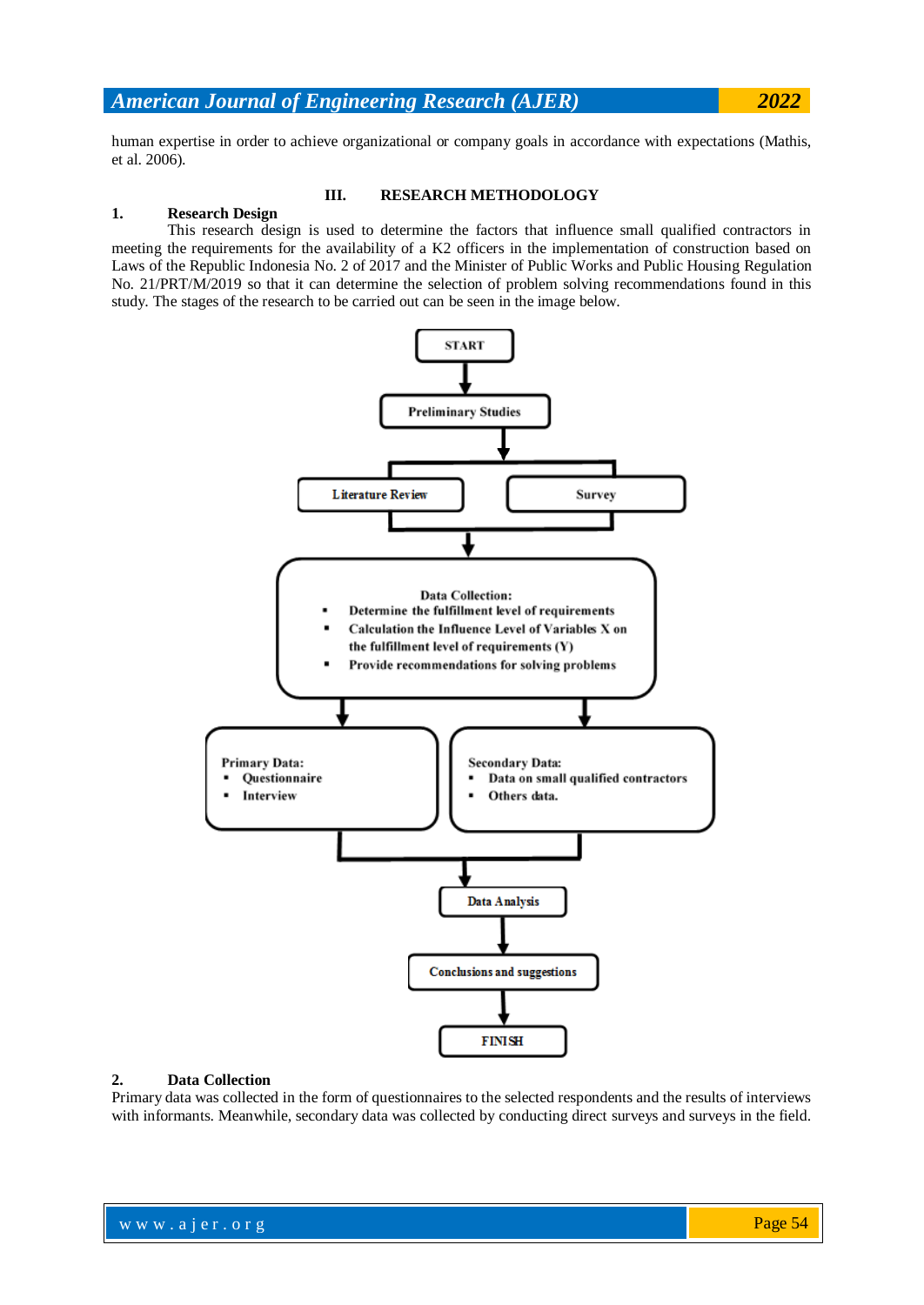#### **3. Determination the Fulfillment Level of Requirements for the Availability of a K2 Officers**

In this study, quantitative research methods were carried out by distributing questionnaires as evidence or confirmation. Furthermore, the research results will be easier to process the data because quantitative research data is clear and definite, and can be presented in the form of numbers, tables, graphs, and so on. The questions asked to determine the fulfillment level of requirements for the availability of a K2 officers by small qualified contractors in Banjarbaru City according to the Minister of Public Works and Public Housing Regulation No. 21/PRT/M/2019.

#### **4. Determination the Influence level of the Independent Variables (X) on the Dependent Variable (Y)**

After knowing the percentage of the fulfillment level of requirements for the availability of K2 officers by small qualified contractors in Banjarbaru City, the next step is to determine the influence level of the independent variables on the dependent variable either partially (alone) or simultaneously (together).

#### **5. Determination of Recommendations on Research Results**

The next stage is conducting research on the methods used to handle the results obtained in the first and second objectives previously in this study so that they can determine the approach (recommendations) to the research results obtained.

#### **IV. RESULTS AND DISCUSSION**

### **1. Respondent Profile**

A total of 65 respondents were divided into several specifications, such as age, gender and position of the respondent in a small qualifying contractor company, as well as employees of the Construction Development Division of the PUPR Office. The questionnaires were distributed to 61 small qualified contractors who were still active and domiciled in Banjarbaru City who were randomly selected. The selection of the largest number of respondents, 61 small qualified contractor companies, aims to determine the fulfillment level of requirements for the availability of K2 officers by small qualified contractors in preparation for the implementation of the latest regulations. In addition, 4 employees of the Construction Development Division were also respondents in this study because they have close relationships with these qualification contractors regarding their duties and responsibilities as implementers of socialization and technical guidance (training) to obtain K2 officer certificates.

As is known, until now the PUPR Office in Banjarbaru City has not implemented the latest regulations regarding requirements for the availability of certified K2 officers in the implementation of construction based on the Minister of Public Works and Public Housing Regulation No. 21/PRT/M/2019. Therefore, for other parties such as the project committee and the supervisory consultant who are in contact at the work site, they do not know whether the small qualified contractors have or do not have a K2 officer certificate. So, only the contractors themselves know about the availability of certified K2 officers and the data held by the Construction Development Division of the PUPR Office in Banjarbaru City so that those selected to be respondents in this study are small qualified contractors and employees of the Construction Development Division.

| No. | <b>Respondent</b>                                                              | <b>Number of People</b> | <b>Position</b>        |
|-----|--------------------------------------------------------------------------------|-------------------------|------------------------|
| 1.  | The Construction Development Division of the<br>PUPR Office in Banjarbaru City |                         | Head of Division       |
| 2.  | The Construction Development Division of the<br>PUPR Office in Banjarbaru City |                         | Chief of staff         |
| 3.  | The Construction Development Division of the<br>PUPR Office in Banjarbaru City | $\overline{c}$          | <b>Staff</b>           |
| 4.  | The Small Qualified Contractors                                                | 37                      | Director               |
| 5.  | The Small Qualified Contractors                                                | 8                       | <b>Technical Staff</b> |
| 6.  | The Small Qualified Contractors                                                | 16                      | Deputy Director        |

#### **2. Data Description**

The data displayed is data that is processed using descriptive statistical analysis techniques, the way is by entering processing data from the results of respondents' answers to the questionnaire into the SPSS 25.0 for windows program. The data presented in the form of data from the minimum value (lowest value), maximum (highest value), mean (average value), and standard deviation of the questionnaire results that have been obtained from all respondents. The results of descriptive statistical analysis of 65 respondents are in the table below.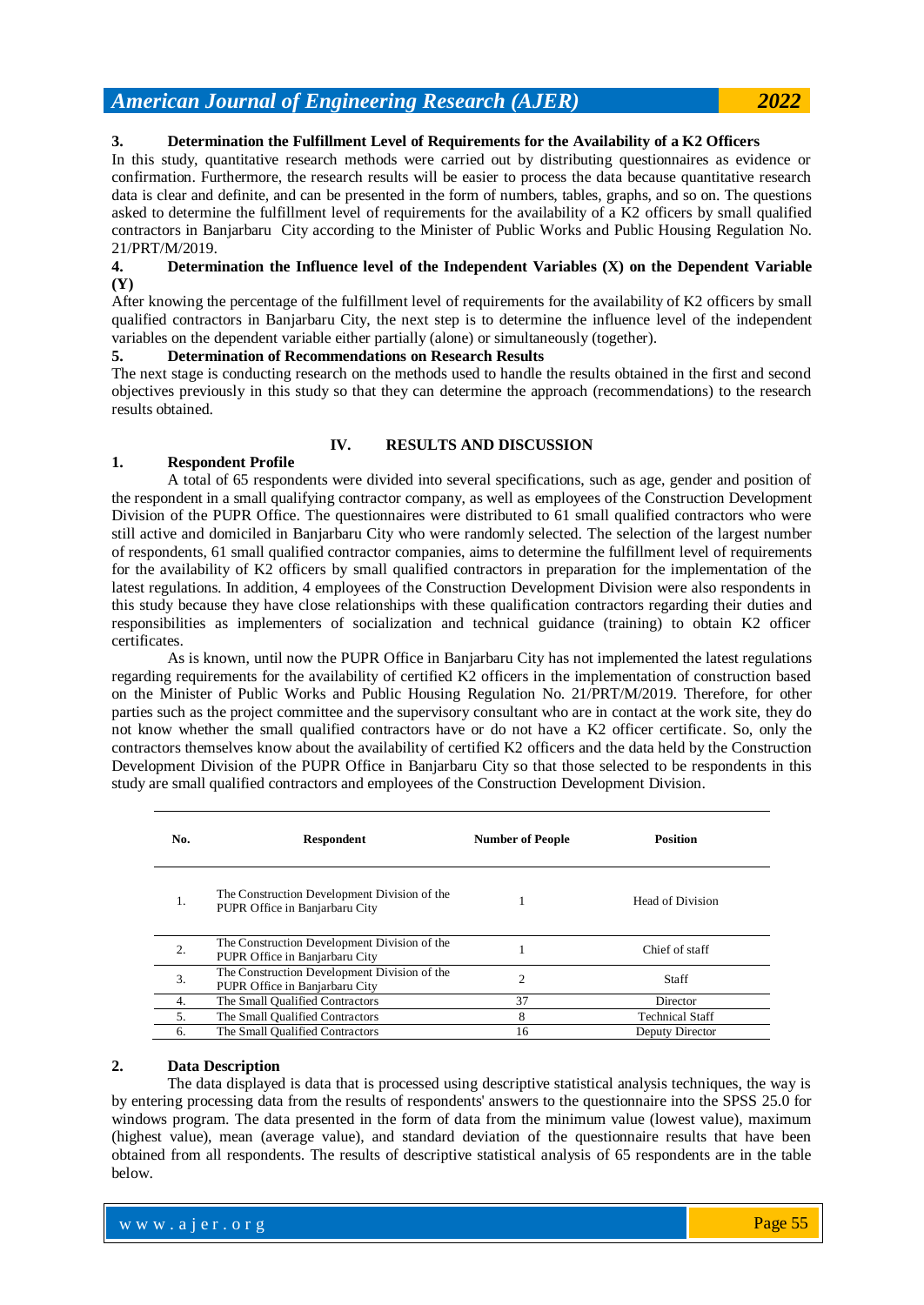| No. | <b>Variable</b>                                | <b>Lowest Value</b> | <b>Highest</b><br>Value | Average | Dev. Standard |
|-----|------------------------------------------------|---------------------|-------------------------|---------|---------------|
| 1.  | The Fulfillment Level of<br>Requirements $(Y)$ | 6                   | 13                      | 8.82    | 1,600         |
| 2.  | Budget Funds $(X_1)$                           |                     | 15                      | 10,49   | 1,631         |
| 3.  | Socialization and Guidance<br>$(X_2)$          | 8                   | 15                      | 10.14   | 1,657         |
| 4.  | Knowledge and<br>Understanding $(X_3)$         | 6                   | 14                      | 8,15    | 1,831         |
| 5.  | Human Resources $(X_4)$                        |                     | 12                      | 9,25    | 1,323         |

#### **3. Calculation of Determination the Fulfillment Level of Requirements for the Availability of a K2 Officers**

The fulfillment level of requirements for the availability of a K2 officers is determined by using descriptive statistical analysis to describe and get an objective picture. The data obtained are primary data, namely questionnaires that have been collected from 65 respondents. The results of the answers of all respondents are summarized in the form of tables and arranged according to the interpretation criteria of the scores obtained. The answer scores obtained are then totaled, then calculated based on the ideal score that should be achieved and presented as a percentage.

| No.              | <b>Respondent</b> | <b>Answer Score</b> | <b>Ideal Score</b> | <b>The Fulfillment Level</b><br>of Requirements<br>Value (%) |
|------------------|-------------------|---------------------|--------------------|--------------------------------------------------------------|
| 1.               | Contractor        | 8                   | 15                 | 53.33                                                        |
| 2.               | Contractor        | 12                  | 15                 | 80.00                                                        |
| 3.               | Contractor        | 8                   | 15                 | 53.33                                                        |
| $\overline{4}$ . | Contractor        | 9                   | 15                 | 60.00                                                        |
| 5.               | Contractor        | 10                  | 15                 | 66.67                                                        |
| 6.               | Contractor        | 9                   | 15                 | 60.00                                                        |
| 7.               | Contractor        | 10                  | 15                 | 66.67                                                        |
| 8.               | Contractor        | $\overline{7}$      | 15                 | 46.67                                                        |
| 9.               | Contractor        | 9                   | 15                 | 60.00                                                        |
| 10.              | Contractor        | 10                  | 15                 | 66.67                                                        |
| 11.              | Contractor        | 9                   | 15                 | 60.00                                                        |
| 12.              | Contractor        | 7                   | 15                 | 46.67                                                        |
| 13.              | Contractor        | 9                   | 15                 | 60.00                                                        |
| 14.              | Contractor        | 12                  | 15                 | 80.00                                                        |
| 15.              | Contractor        | 9                   | 15                 | 60.00                                                        |
| 16.              | Contractor        | $\overline{7}$      | 15                 | 46.67                                                        |
| 17.              | Contractor        | 10                  | 15                 | 66.67                                                        |
| 18.              | Contractor        | 9                   | 15                 | 60.00                                                        |
| 19.              | Contractor        | 10                  | 15                 | 66.67                                                        |
| 20.              | Contractor        | 9                   | 15                 | 60.00                                                        |
| 21.              | Contractor        | 9                   | 15                 | 60.00                                                        |
| 22.              | Contractor        | $\overline{7}$      | 15                 | 46.67                                                        |
| 23.              | Contractor        | 9                   | 15                 | 60.00                                                        |
| 24.              | Contractor        | 8                   | 15                 | 53.33                                                        |
| 25.              | Contractor        | 10                  | 15                 | 66.67                                                        |
| 26.              | Contractor        | 9                   | 15                 | 60.00                                                        |
| 27.              | Contractor        | 12                  | 15                 | 80.00                                                        |
| 28.              | Contractor        | 8                   | 15                 | 53.33                                                        |
| 29.              | Contractor        | 12                  | 15                 | 80.00                                                        |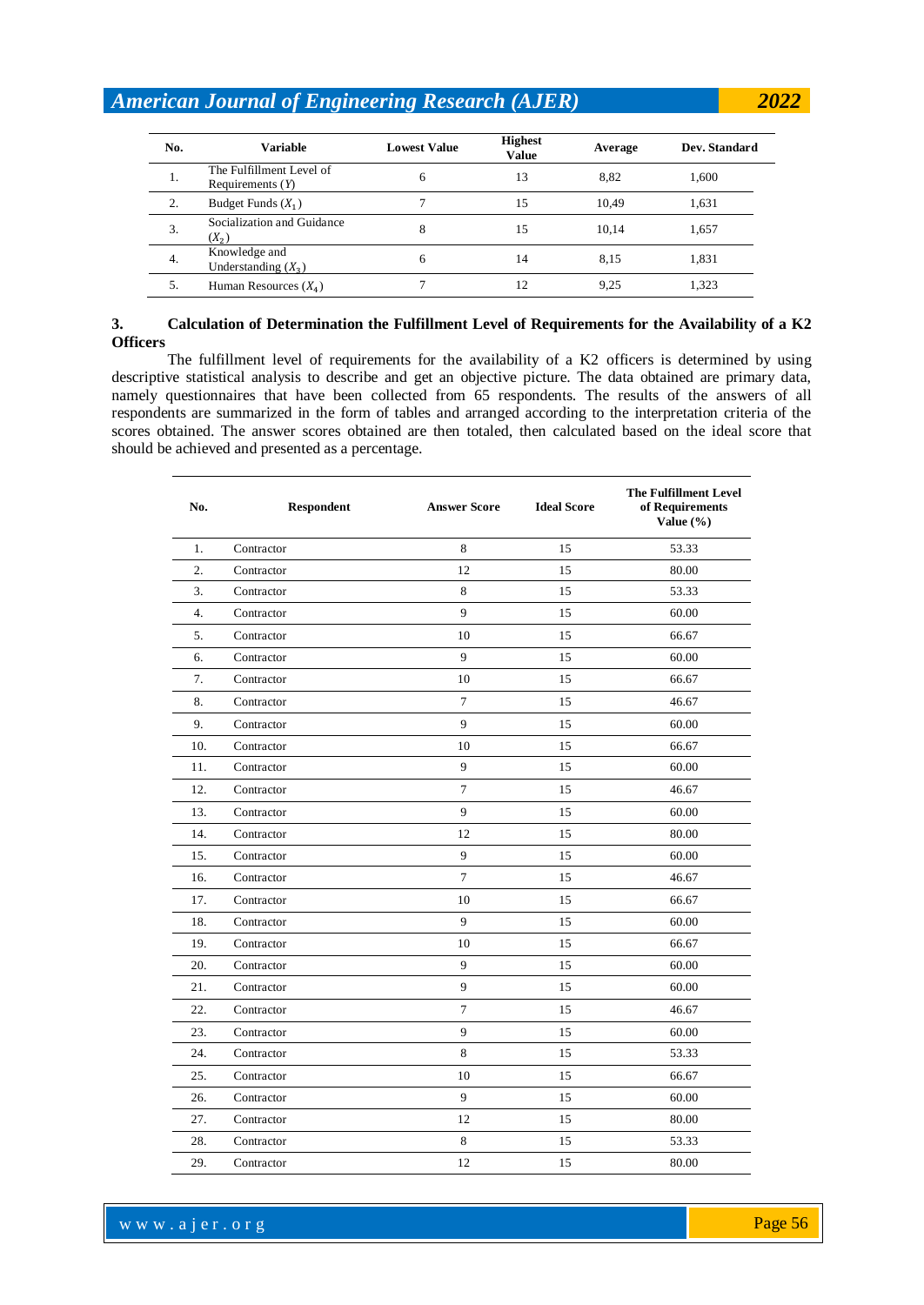| 30. | Contractor                               | 10      | 15 | 66.67 |
|-----|------------------------------------------|---------|----|-------|
| 31. | Contractor                               | 12      | 15 | 80.00 |
| 32. | Contractor                               | 11      | 15 | 73.33 |
| 33. | Contractor                               | 13      | 15 | 86.67 |
| 34. | Contractor                               | $\tau$  | 15 | 46.67 |
| 35. | Contractor                               | 9       | 15 | 60.00 |
| 36. | Contractor                               | 10      | 15 | 66.67 |
| 37. | Contractor                               | 7       | 15 | 46.67 |
| 38. | Contractor                               | 10      | 15 | 66.67 |
| 39. | Contractor                               | $\,8\,$ | 15 | 53.33 |
| 40. | Contractor                               | 7       | 15 | 46.67 |
| 41. | Contractor                               | 9       | 15 | 60.00 |
| 42. | Contractor                               | $\tau$  | 15 | 46.67 |
| 43. | Contractor                               | $10\,$  | 15 | 66.67 |
| 44. | Contractor                               | $\tau$  | 15 | 46.67 |
| 45. | Contractor                               | $\tau$  | 15 | 46.67 |
| 46. | Contractor                               | 10      | 15 | 66.67 |
| 47. | Contractor                               | 9       | 15 | 60.00 |
| 48. | Contractor                               | $\tau$  | 15 | 46.67 |
| 49. | Contractor                               | $\,8\,$ | 15 | 53.33 |
| 50. | Contractor                               | 9       | 15 | 60.00 |
| 51. | Contractor                               | 8       | 15 | 53.33 |
| 52. | Contractor                               | 9       | 15 | 60.00 |
| 53. | Contractor                               | 6       | 15 | 40.00 |
| 54. | Contractor                               | 9       | 15 | 60.00 |
| 55. | Contractor                               | 9       | 15 | 60.00 |
| 56. | Contractor                               | $\,8\,$ | 15 | 53.33 |
| 57. | Contractor                               | 6       | 15 | 40.00 |
| 58. | Contractor                               | 9       | 15 | 60.00 |
| 60. | Contractor                               | 9       | 15 | 60.00 |
| 61. | Contractor                               | 8       | 15 | 53.33 |
| 62. | The Construction Development<br>Division | 9       | 15 | 60.00 |
| 63. | The Construction Development<br>Division | 9       | 15 | 60.00 |
| 64. | The Construction Development<br>Division | 6       | 15 | 40.00 |
| 65. | The Construction Development<br>Division | 6       | 15 | 40.00 |
|     | 58.80                                    |         |    |       |

The answer score of each respondent is divided by the ideal score of all questions for the fulfillment level of requirements for the availability of K2 officers variable (Y) and then the results are percentage, so that the value of the fulfillment level of requirements for each respondent is obtained. Furthermore, the value of the fulfillment level of requirements of all respondents is totaled and then divided by the total number of respondents so that the average value is 58,8.

#### **4. Calculation of the Influence Level of the Independent Variables (X) on the Dependent Variable (Y)**

1) Determine the Influence Level of the Variables X on the Variable Y Partially by Using the T Test T test was conducted to determine the effect of each independent variables partially on the dependent variable. The results of all regression analyzes carried out to determine the influence level of variables X on variable Y partially using the T test can be seen in the table below.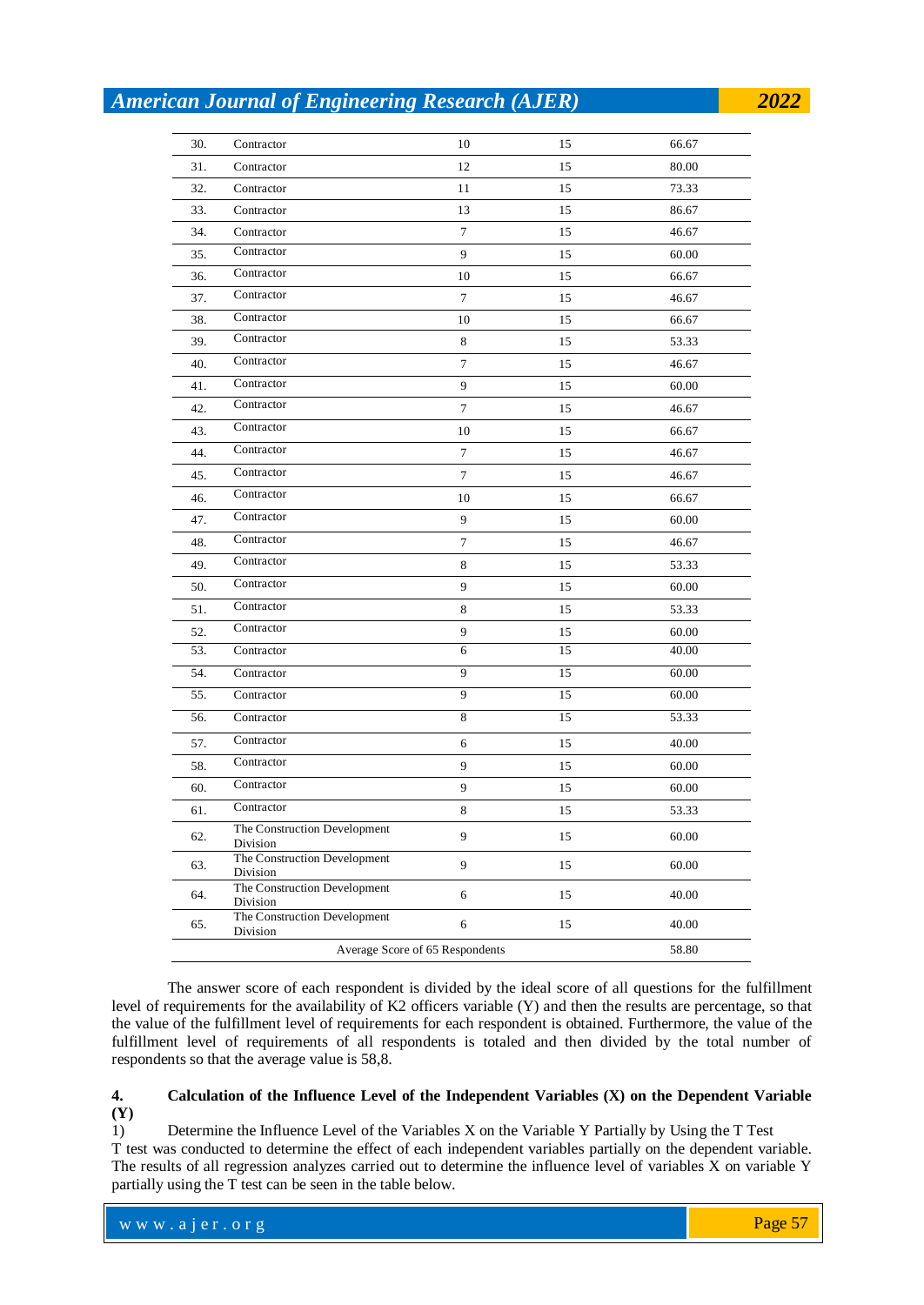| <b>Regression Test</b> | <b>Hypothesis Test</b> | <b>Correlation</b><br><b>Relationship Level</b><br>Coefficient (r) |          | <b>Influence Level</b> |
|------------------------|------------------------|--------------------------------------------------------------------|----------|------------------------|
| $X_1 - Y$              | $H_0$ rejected         | 0.341                                                              | Low      | 11.6%                  |
| $X_2 - Y$              | $H_0$ rejected         | 0.540                                                              | Medium   | 29.2%                  |
| $X_{2}$ -Y             | $H_0$ rejected         | 0.506                                                              | Medium   | 25.6%                  |
| $X_4$ -Y               | $H_0$ accepted         | 0,096                                                              | Very Low | 0.9%                   |

2) Determining the Influence Level of the Variables X on Variable Y Simultaneously Using the F Test F test (Anova test) is a test to determine the effect of all independent variables simultaneously on the dependent variable. The results of the F test obtained from the results of the follow-up to multiple linear regression analysis that had previously been carried out using the SPSS 25.0 for windows program can be seen in the table below.

| <b>Regression Equation</b>                                   | <b>F</b> Value | <b>Significance</b><br>Value | Correlation<br>Coefficient (r) | <b>Determination</b><br>Coefficient $(r^2)$ |
|--------------------------------------------------------------|----------------|------------------------------|--------------------------------|---------------------------------------------|
| $Y = 0.136X_1 + 0.330X_2 + 0.262X_3$ -<br>$0,149X_4 + 3,287$ | 8.875          | 0.000                        | 0.610                          | 0.372                                       |

#### 3) Recommendations on Research Results

The approach taken on the research results that have been obtained regarding the level of fulfillment of the requirements for the availability of K2 officers by small qualified contractors is as follows:

a. The allocation of costs from the Banjarbaru City Government to support The Construction Development Division of the PUPR Office routinely carries out its duties and obligations as the executor of technical guidance and the organizer of construction development activities so as to increase the availability of competent K2 officers in Banjarbaru City.

b. Renewal of SIPJAKI follows the latest regulations that are routinely carried out by The Construction Development Division of the PUPR Office in order to increase the knowledge and understanding of small qualified contractors.

c. The activity of small qualified contractors is further enhanced to find out and study the latest regulations so that information is not left behind, and always tries to fulfill various requirements that have been applied so that they are more prepared to participate in the implementation of construction in Banjarbaru City.

#### **V. CLOSING**

#### **1. Conclusion**

1) The fulfillment level of requirements for the availability of a K2 officers according to the Minister of Public Works and Public Housing Regulation No. 21/PRT/M/2019 is to obtain an average score of 58.8 with sufficient interpretation.

2) The variables effect of budget funds  $(X_1)$ , socialization and guidance  $(X_2)$ , knowledge and understanding  $(X_3)$ , and human resources  $(X_4)$  simultaneously on The fulfillment level of requirements for the availability of a K2 officers according to the Minister of Public Works and Public Housing Regulation No. 21/PRT/M/2019 (Y) is 37.2% with a strong relationship level.

- 3) a. The approach taken to the results of the research on the fulfillment level of
- requirements for the availability of a K2 officers is as follows:
- Cost allocation from the Banjarbaru City Government.
- SIPJAKI updates follow the latest regulations which are carried out regularly.
- The activity of small qualified contractors is further enhanced.

b. The approach given to the results of the research on the level of influence of the independent variables on the fulfillment of the requirements for the availability of K2 officers is that it is necessary to do further research on other variables that affect the fulfillment level of requirements for the availability of a K2 officers by small qualified contractors in Banjarbaru City, this is due to the test results partially still shows the level of the relationship is medium, low, and very low (no effect).

#### **2. Suggestion**

1) In order to conduct a more in-depth research on 62.8% of other unknown variables that influence the fulfillment of the requirements for the availability of K2 officers according to the Minister of Public Works and Public Housing Regulation No. 21/PRT/M/2019, for example the factor of implementing regulations and policies based on the applicable laws by the project committee on the implementation of construction at the PUPR Office of Banjarbaru City.

2) Similar research can also be carried out on the fulfillment of other requirements regarding SMKK to measure the level of compliance with the requirements of the regulation, including the requirements based on